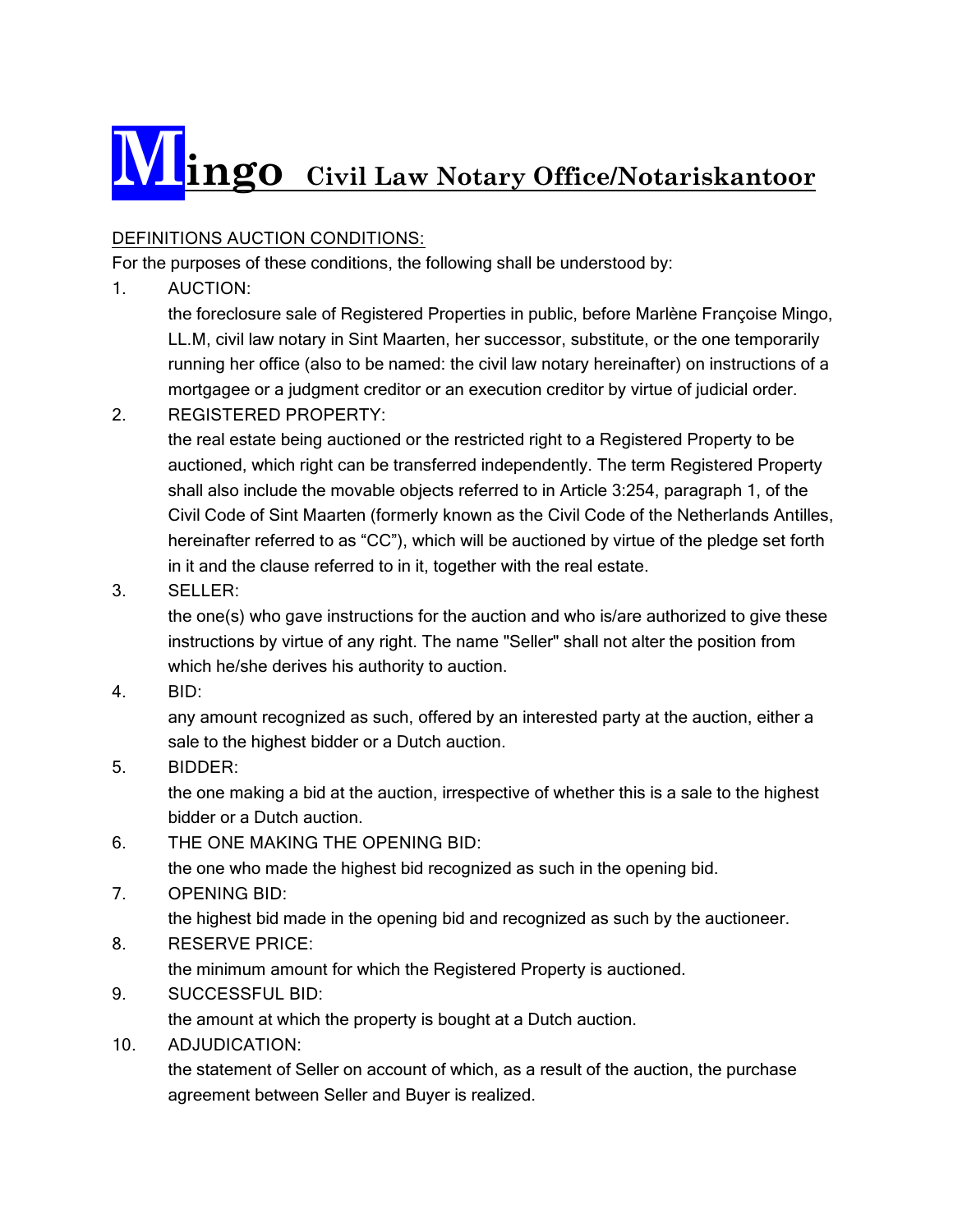11. INSTRUMENT OF MANDATE/ACT OF COMMAND:

the notarial deed by which the bidder names his mandator(s)/principal(s).

12. BUYER:

the one to whom the adjudication is made, unless he has stated in an instrument of mandate to have made a bid for one (1) or more other parties, in which case the others shall be deemed the Buyer.

- 13. PURCHASE PRICE: the bid for which the adjudication is made.
- 14. TRANSFER:

the legal act necessary to cause Buyer to become the owner of or party entitled to the Registered Property.

15. DELIVERY:

surrendering the ownership of the Registered Property to Buyer.

16. SPECIAL AUCTION CONDITIONS: the conditions valid in addition to, supplementary to, or deviating from these general auction conditions, set forth in the deed of auction conditions or in the record of the

auction.

17. RECORD OF AWARD:

a set of notarial deeds consisting of the individual deed of special conditions, if any, the record(s) of opening bid and Dutch auction, the deed of adjudication, if any, and the instrument of mandate, if any.

18. NOTARIAL CERTIFICATE OF PAYMENT:

the notarial deed in which the notary certifies that the purchase price has been received or in which Seller grants discharge for the purchase price.

## DESCRIPTION REGISTERED PROPERTY

- 1. Seller is obligated to describe the Registered Property in the special auction conditions in the manner customary in legal transactions, if possible while stating or referring to these specifics that also determine the substance of the ownership or the right, respectively, as offered at the auction.
- 2. The description of a restricted right shall also contain at least the statement of or reference to:
	- the deed of creation and deeds of amendment or supplement, if any, recorded later in the public registers;
	- the general conditions declared to be applicable to this right, if any;
	- the prevailing designated use of the right under civil law;
	- the prevailing compensation due, whether or not periodically, on account of this right, and the possibility of review hereof, if any; and
	- the duration of this right and the possibility of premature termination and renewal, if any.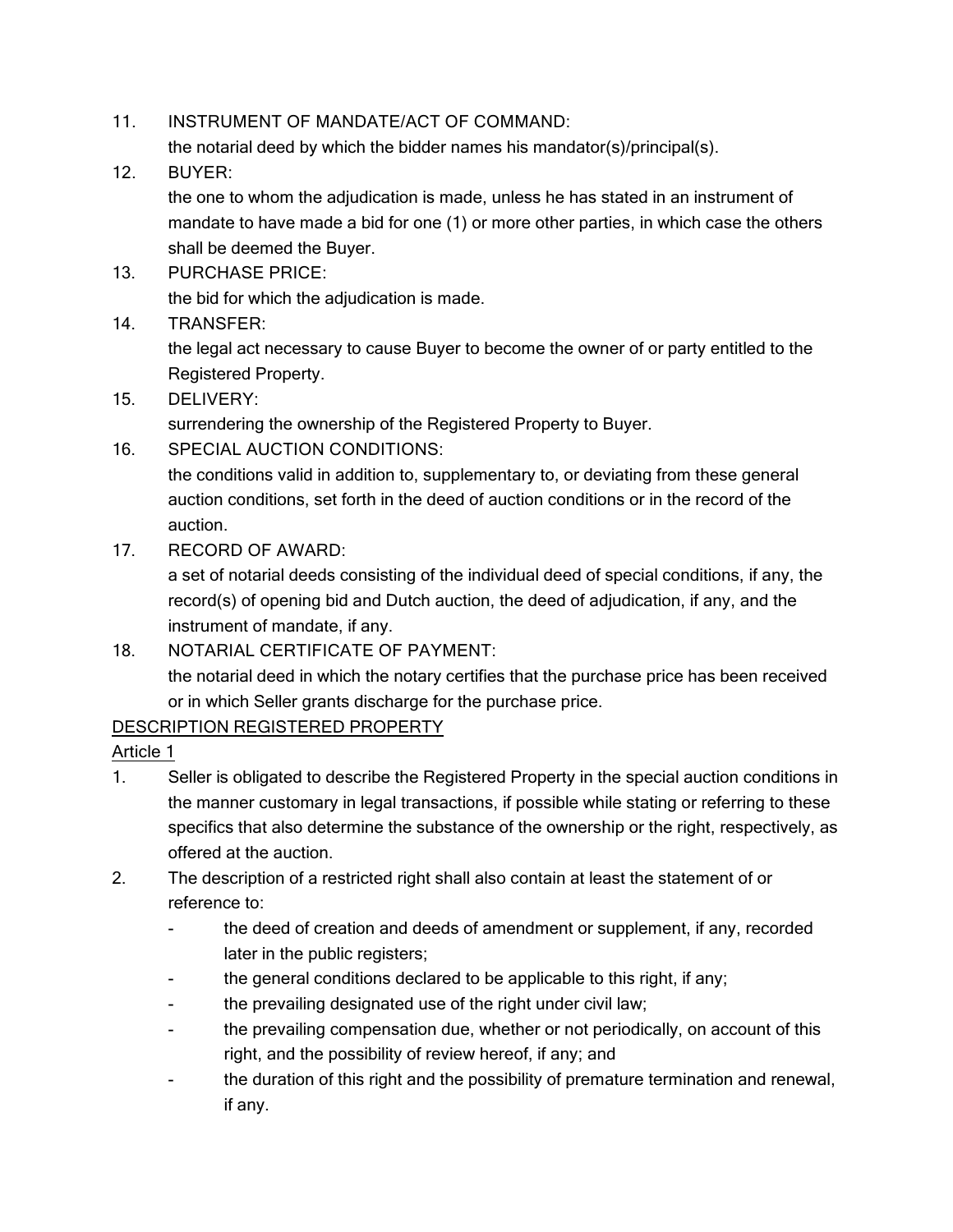- 3. The description of a condominium shall also contain at least the statement of or reference to:
	- the applicable property division regulations; and
	- the contribution due, whether or not periodically, stated by the Board of the Owners' Association.

# ORGANIZATION OF THE AUCTION

## Article 2

- 1. The organization, preparation, and entire execution of the auction shall be in the hands of the civil law notary.
- 2. The civil law notary shall announce the auction and the auction conditions.
- 3. The civil law notary shall notify the interested parties, if requested, before the bidding starts, the best she can of the taxes, expenses, and charges for Buyer's account.
- 4. The civil law notary is authorized during the session, also without stating reasons:
	- not to recognize a bid as such;
	- to preclude one (1) or more interested parties from the auction;
	- at the opening bid, to resume the auction at the bid before last, to proceed to Dutch auction again, to cancel or interrupt the auction;
	- to take other measures necessary in the notary's opinion.
- 5. The civil law notary shall determine whether such a mistake was made when the bid was made that, in the notary's opinion, the bidder cannot be held to his/her bid.
- 6. The notary's opinion on anything occurring during the auction and the interpretation or application of the auction conditions during the session shall be decisive – by way of binding ruling.
- 7. The parties involved in the auction shall elect domicile at the offices of the civil law notary for anything related to the auction.
- 8. If private bids are made to the civil law notary in accordance with the law, the civil law notary shall promptly send a copy of the document showing this bid to Seller and the owner of or the party entitled to the Registered Property.

# AUCTION METHOD

# Article 3

- 1. The auction shall take place in two (2) phases:
	- the first, the opening bid, by sale to the highest bidder;
	- the second by Dutch auction (decreasing bids).

This is done successively in one (1) session, unless the special auction conditions deviate from it. If statutory provisions prevailing at the time of the auction or the legal precedents prevailing at that time permit it, the above may be deviated from in this manner that the auction could only take place by sale to the highest bidder, and this with due observance of the provisions in Article 23.

2. Bidding by sale to the highest bidder shall take place openly in a clearly visible manner. Whether or not an opening bid is used shall be exclusively at Seller's discretion.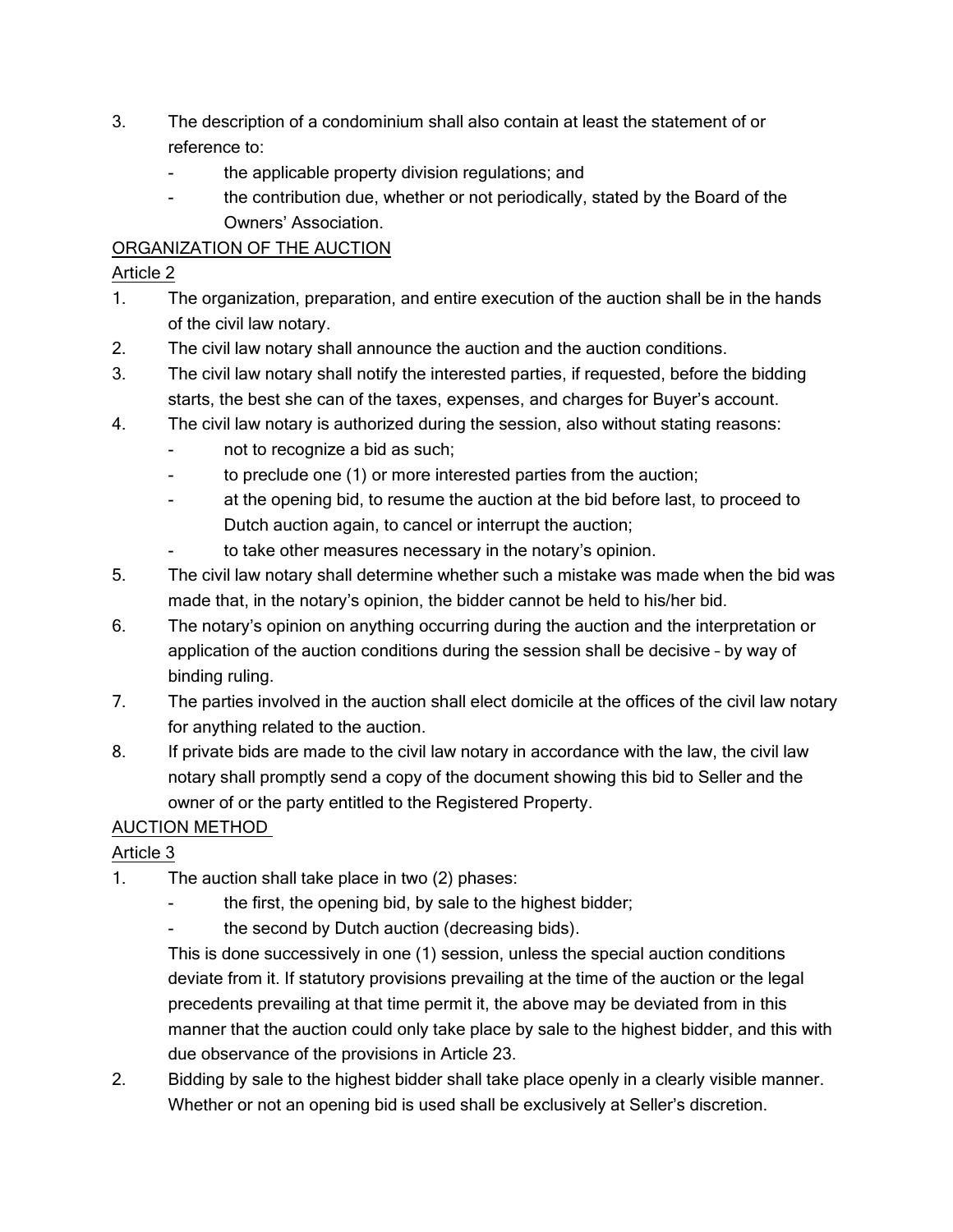- 3. Bidding by Dutch auction shall take place orally by calling the word "mine" when the amount is called by the auctioneer.
- 4. If several persons make the highest bid simultaneously, supplementary sale to the highest bidder shall promptly take place between them. If aforementioned persons do not bid in this supplementary auction, the highest bidder shall be designated by lot in the session before the civil law notary.
- 5. The highest bid shall be the amount of the bid by Dutch auction. The bid by Dutch auction shall be higher than the opening bid. If no Dutch auction takes place, the opening bid shall count as the highest bid.
- 6. If Seller auctions several Registered Properties, he/she may offer them either individually or in one (1) or more combinations in this Dutch auction, provided that the intention to do so has been announced at the start of the Dutch auction phase at the latest.

# BID

# Article 4

- 1. Each bid shall be unconditional, irrevocable, and without any reservation.
- 2. If several persons jointly make a bid or buy jointly, they shall be jointly and severally bound with regard to the obligations they are under by virtue of the auction.
- 3. A bid shall no longer be in force as soon as:
	- a higher bid has been made, unless that bid is rejected during the session before the record of the auction is made up;
	- it has been established that no adjudication is made; or
	- the auction is cancelled.

However, the highest opening bid shall remain in force until the end of the deliberation, unless an adjudication is made to another person earlier, or it has been established that no adjudication is made. The same shall also apply to the highest bids on lots in case of an auction of combinations.

# BIDDING FOR A THIRD PARTY

- 1. The one who makes a bid at the auction shall be deemed to be the bidder, also if he/she states not to have made the bid for himself, unless the civil law notary decides otherwise.
- 2. Each bidder shall have the right, also without explicitly having reserved this right, to state in accordance with the provision in paragraph 3 hereinafter that he/she has made the bid on behalf of one (1) or more third parties, which third party/parties shall be named "represented party" hereinafter.
- 3. This statement shall be made by the bidder to the civil law notary before payment of the purchase price, but six (6) days after adjudication at the latest, and shall be confirmed by the represented party in writing. This statement and confirmation shall be evidenced by the record of the auction or by an instrument of mandate to be drawn up by the civil law notary, on account of which the represented party acquires the rights and obligations by virtue of the auction, as if he has made the bid himself, without prejudice to the provision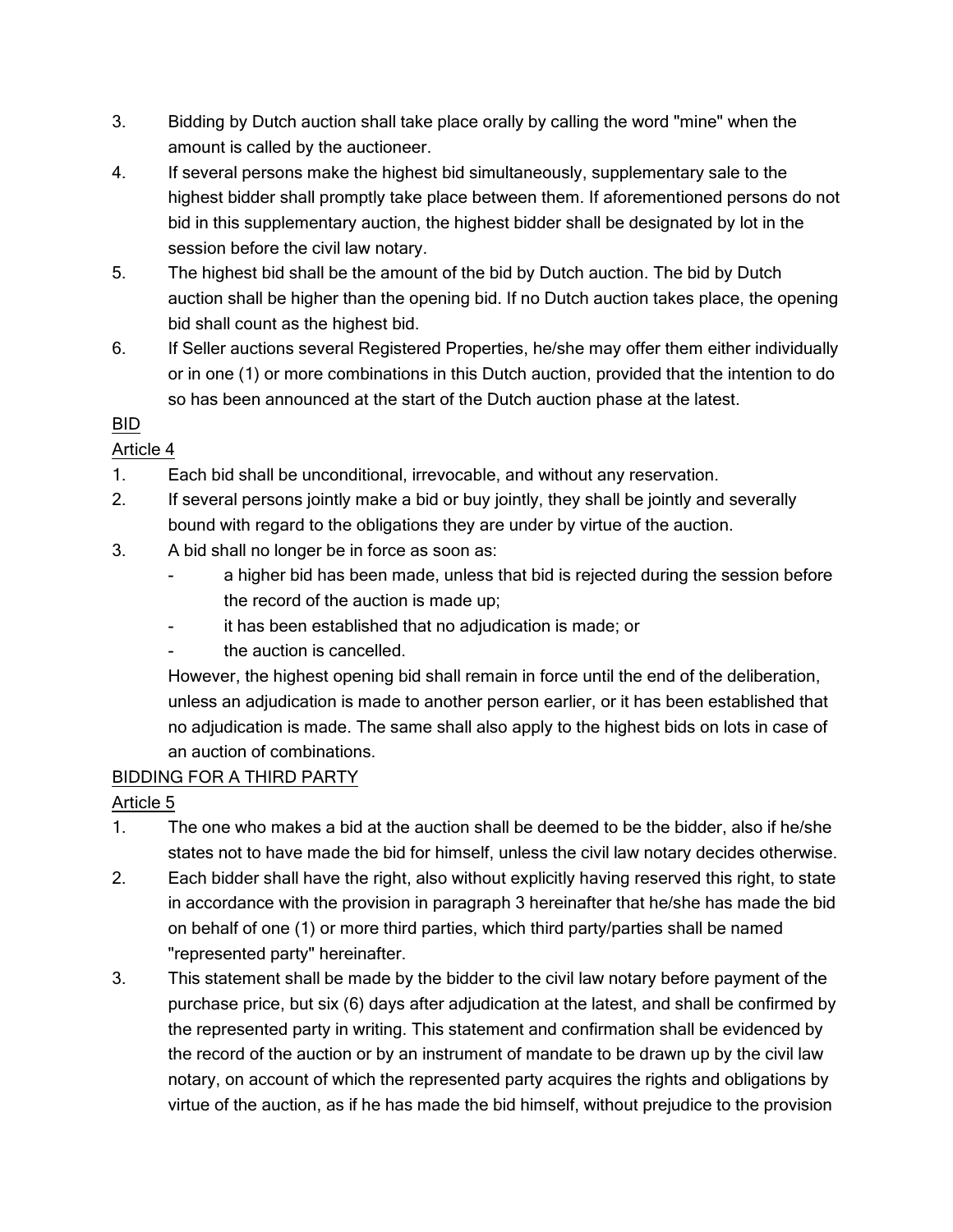in paragraph 4 hereinafter.

- 4. In addition to the represented party, the bidder shall be jointly and severally bound for compliance with Buyer's obligations by virtue of the auction. If the bidder, in the event that the represented party is in default, pays the purchase price entirely for his/her account, he/she shall be deemed to have concluded the purchase agreement for himself/herself, in which case the transfer of the Registered Property shall be made to him/her, and he/she shall be granted discharge. All this shall be evidenced by the notarial certificate of payment. This paragraph shall not affect the rights the bidder can exercise towards the represented party, if any.
- 5. The provisions in the preceding paragraphs shall also be valid for the person who declares to bid as authorized party or body of a legal entity with the power of representation, unless it concerns a public corporate body and the one who has made the bid declares and proves to the civil law notary during the session to act on behalf of this body, in which case this body shall be deemed the bidder.

# SEVERAL SELLERS

## Article 6

- 1. If the auction takes place on instructions of several Sellers, they shall jointly be deemed one (1) Seller. They shall be jointly and severally bound with regard to the obligations originating from the auction and the instructions for the auction.
- 2. The instructions for the auction, which shall be given in writing, shall show who of the Sellers is authorized on behalf of the others to make all decisions related to the auction, including that of whether or not to assign and cancel.

# OPENING BID PREMIUM

# Article 7

- 1. The one making the opening bid shall be entitled to an opening bid premium in the amount of one percent (1%) of his/her opening bid in the event that the Special Auction Conditions stipulate that explicitly.
- 2. The civil law notary shall pay the one (1) making the opening bid the opening bid premium as soon as this can be paid from the moneys deposited with the civil law notary, unless the one (1) making the opening bid is the Buyer, in which case the opening bid premium shall be set off against the purchase price.

# ADJUDICATION, DELIBERATION, NON-ADJUDICATION, CANCELLATION

- 1. The purchase agreement in pursuance of the auction shall be realized by the adjudication. The adjudication shall also include the agreement to transfer under property law subject to the suspensive condition that the Buyer has met all his/her payment obligations. The transfer shall be realized by recording the record of adjudication in the Land Registry, while the notarial certificate of payment also has to be submitted.
- 2. Seller shall have the right to adjudicate or to deliberate on whether or not to adjudicate.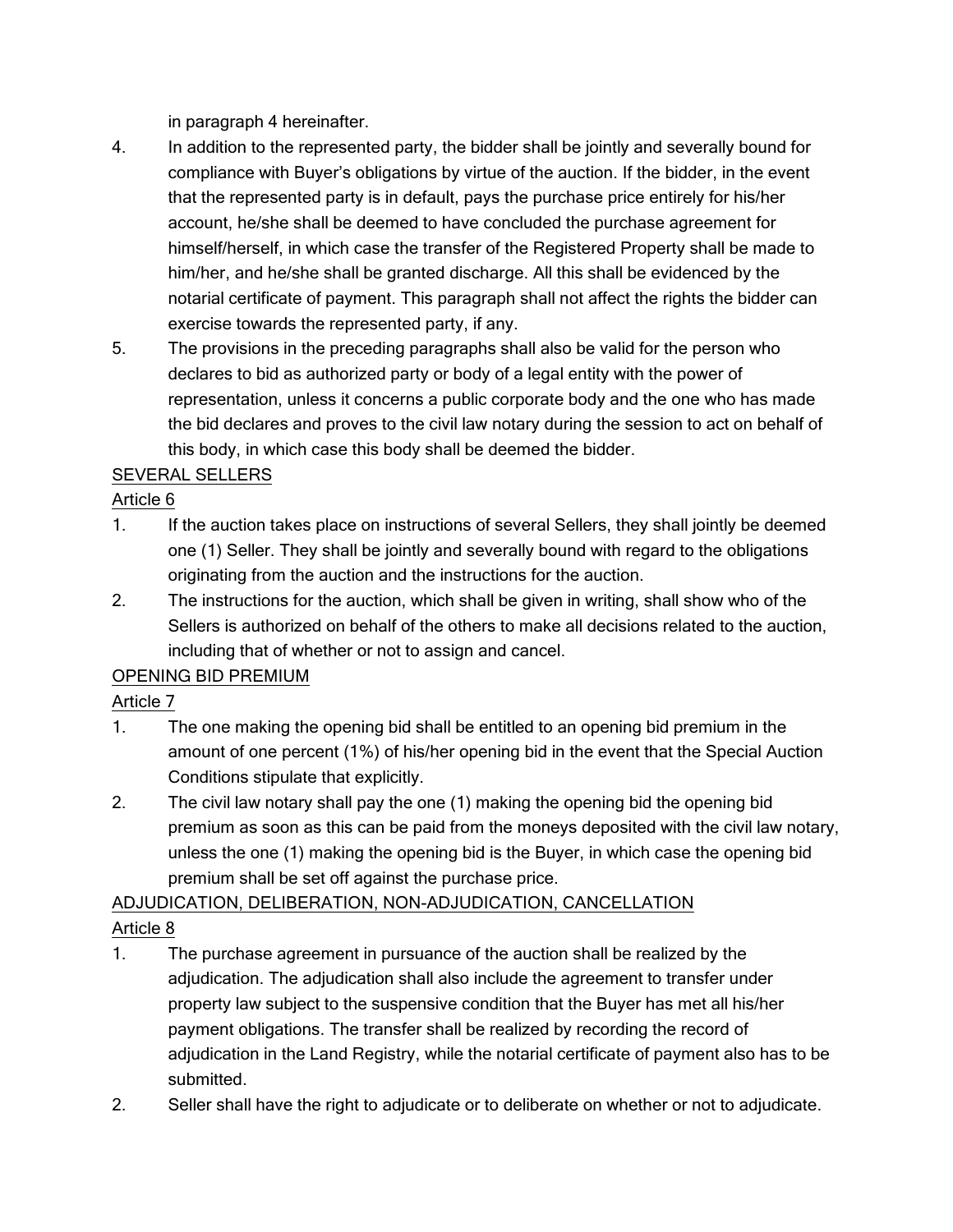The term of deliberation shall end on the second businessday following the Dutch auction or so much earlier as Seller might have adjudicated. Seller is authorized to extend the term of deliberation once, by five (5) business days at the most.

- 3. After the highest bid has been made public, Seller shall declare whether he/she adjudicates and to whom, whether he uses the right of deliberation or that he/she does not adjudicate. This statement shall be inserted in the record of the auction.
- 4. The adjudication after deliberation shall be evidenced by the record, or from a notarial deed that has to be executed on the day the term of deliberation ends, and which deed has to show what bidder the adjudication is made to.
- 5. If Seller has not expressed himself/herself within the term of deliberation on whether or not to assign, he/she shall be deemed not to have adjudicated.
- 6. In case of auction in combination, Seller may make an adjudication to bidders for lots, even if the bid for the combination of these lots is higher.
- 7. The auction may always be cancelled without stating reasons, as long as no adjudication has been made.

# TAXES AND COSTS

- 1. In as far as due, the following shall be charged to Buyer:
	- the transfer tax;
	- the fee for Buyer's account in conformity with the auction rates;
	- the opening bid premium, if any;
	- the costs of the instrument of mandate/Act of Command; the cost of the deed of adjudication and discharge;
	- the Land Registry (Kadaster) fee and the costs of Land Registry investigation (title search);
	- the costs of cancellation of the mortgage and attachment registrations;
	- the costs of revenue stamps and disbursements;
	- the costs of the process server, advertisements, and posters; the auctioneer's fee and rent of the auction-room;
	- the costs of execution, if any, for the preparation and organization of the auction, in as far as not already set forth above;
	- the costs of vacating;
	- the outstanding property charges, including property tax and (if applicable) ground rent;
	- the costs and charges pursuant to the special auction conditions.
- 2. In as far as due, the following shall be charged to Seller, deducted from the proceeds of the auction pursuant to Article 13, paragraph 3:
	- the fee(s) for Seller's account in conformity with the auction rates;
	- the opening bid premium, if any;
	- the costs related to the execution, if any, for the preparation and organization of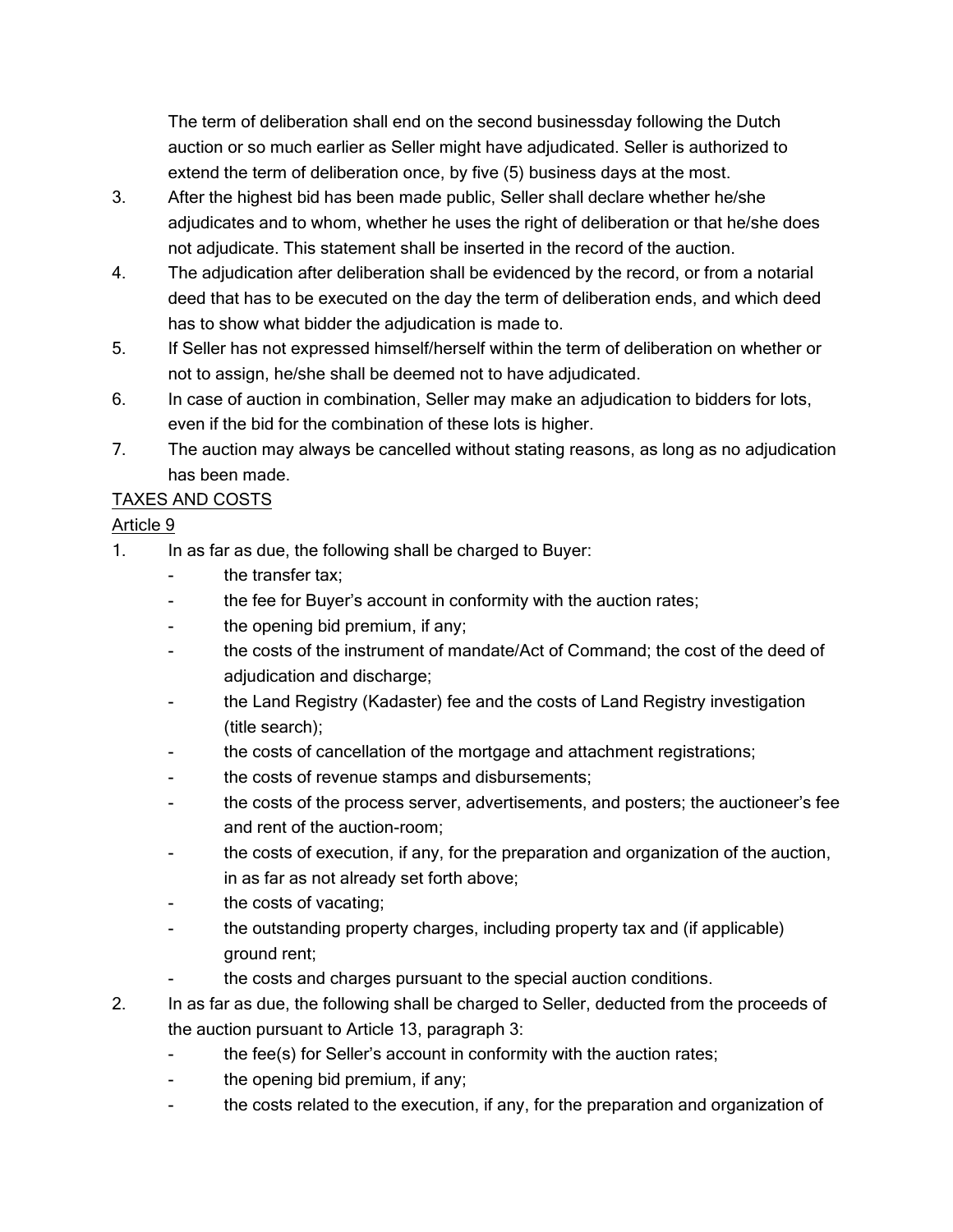the auction, in as far as not already set forth above;

- the costs and charges pursuant to the special auction conditions.
- 3. The taxes, costs and charges referred to in paragraph 1 of this Article shall never constitute part of the bid made, but shall be due in addition to it.
- 4. The property tax and other levies related to the Registered Property, both those overdue and those related to the current year, shall be for Buyer's account as stipulated in Article 9, paragraph 1, unless otherwise stipulated by Seller in the special auction conditions.

## TIME OF PAYMENT

#### Article 10

- 1. The amount Buyer owes shall be paid within the following terms:
	- a. the transfer tax and the costs in Article 9, paragraph 1, and the amounts as referred to in Article 9, paragraph 4: two (2) business days after the adjudication at the latest;
	- b. the deposit pursuant to Article 12, paragraph 1: two (2) business days after the record of the auction at the latest;
	- c. the purchase price: six (6) weeks after the adjudication at the latest or another date that has been contained in the special auction conditions for this purpose, and this while setting off the deposit referred to above, letter b.
- 2. If it is established that the auction does not take place or Seller does not proceed to adjudication, the costs to be paid by Seller, such as execution costs and opening bid premium as referred to in Article 9 paragraph 2, shall be paid as soon as possible, but ten (10) businessdays after the record of the auction at the latest.
- 3. If the amount of the sum to be paid at the moment it becomes payable has not been fixed as yet, an amount to be estimated for this purpose by the civil law notary shall be paid as further setoff.
- 4. As soon as Buyer fails to meet any payment obligation, this shall be default in the sense of Article 22, and he shall pay the statutory interest in respect of the amount due as of that moment, without any notice of default being required.

## PAYMENT METHOD, DISCHARGE

## Article 11

- 1. Anything owed by Buyer and Seller with regard to the auction, including the purchase price, shall be deposited with the civil law notary in the manner and in the currency to be indicated by the civil law notary.
- 2. Buyer's right to suspend payment or apply setoff shall be explicitly precluded in as far as the law permits it, except setoff against the deposit paid and not used, or against the opening bid premium owed to Buyer, if any.
- 3. As soon as Buyer has met all his payment obligations by virtue of the auction, this shall be evidenced by a notarial certificate of payment.

## DEPOSIT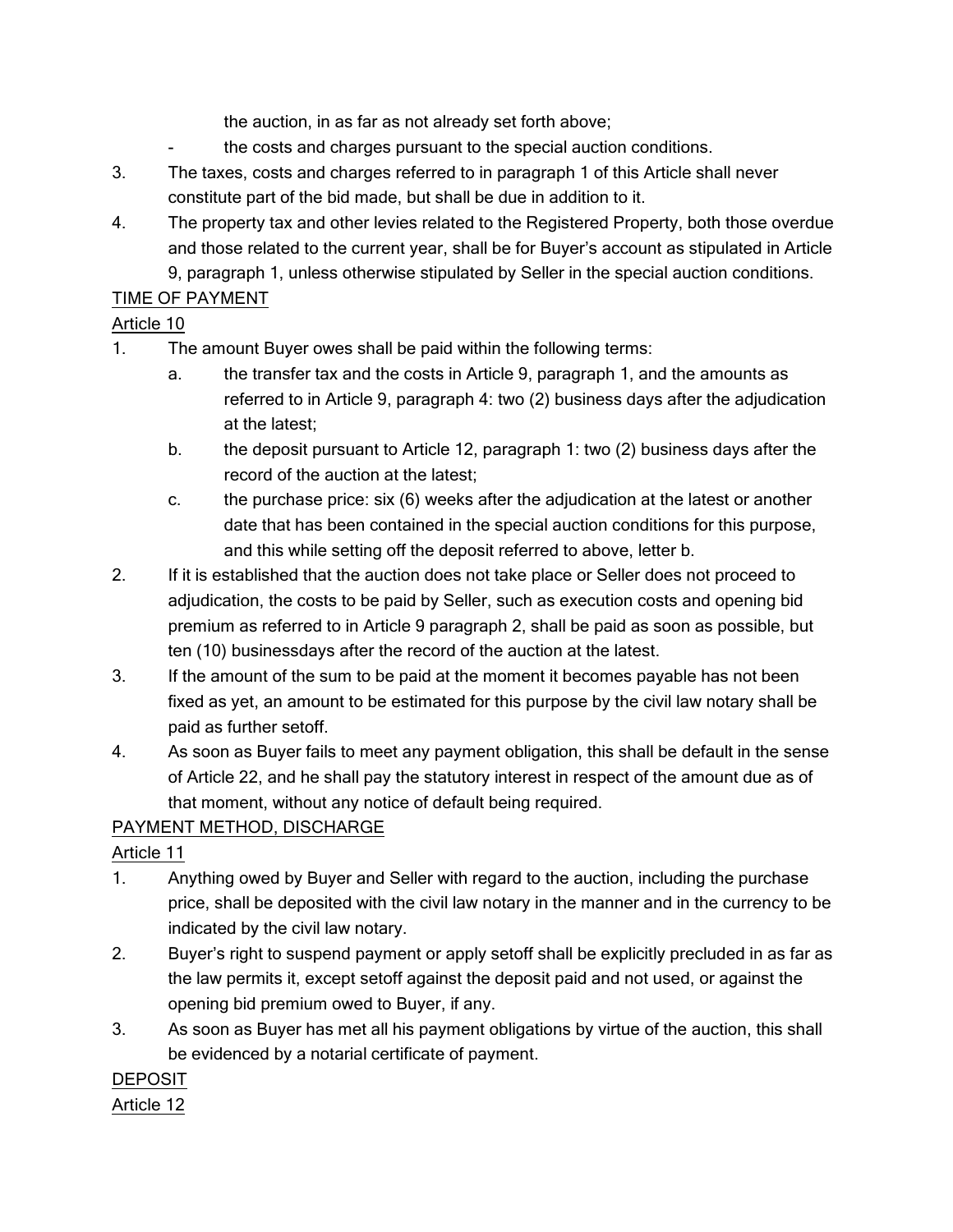- 1. Buyer shall pay the civil law notary a deposit in the amount of ten percent (10%) of the purchase price, which shall serve for recovery of what Buyer owes by virtue of the auction. No interest shall be paid in respect of the deposit.
- 2. The civil law notary shall pay back the deposit to Buyer if the purchase agreement has been dissolved for another reason than attributable shortcoming of Buyer, unless Seller and Buyer have agreed otherwise.
- 3. If Buyer fails to meet his/her obligations, or if it has not been established whether he/she is in default, the civil law notary shall keep the deposit Buyer has paid in her custody – without prejudice to identical payment instructions of Seller and Buyer – until it is established pursuant to a decision of the competent Court that has become final and conclusive, or another binding ruling, to whom payment is to be made. A decision that has become final and conclusive shall also be understood to be a default judgment served on the residence of defendant, against which no objection was filed within six (6) weeks after the date of this service. The civil law notary shall deduct the taxes and costs for Buyer's account pursuant to Article 9 from this deposit, in as far as due and not paid as yet.
- 4. Buyer may also meet his/her obligation to pay a deposit by giving the civil law notary a letter of guarantee for the same amount, which letter shall:
	- a. be unconditional and valid until at least one (1) month after the ultimate date fixed for the payment of the purchase price;
	- b. be issued by a bank or organization that is under supervision by virtue of the State/Country Ordinance Supervision Credit System or the State/Country Ordinance Supervision Insurance Industry;
	- c. contain the clause that the bank or organization in question will pay the civil law notary the amount of the guarantee upon the notary's demand.

If the amount of the guarantee has not been paid and Buyer has no more payment obligations, the civil law notary shall notify the bank or organization that the guarantee can be cancelled.

- 5. The provisions concerning the deposit with regard to Buyer shall also apply to the one who has made the bid for him/her pursuant to Article 5, and for the one making the opening bid, provided that for the latter the amount of the deposit is calculated in respect of the opening bid. This deposit shall be cancelled and reversed as soon as the obligations of the one making the opening bid or the bidder by virtue of the auction have ended.
- 6. If Buyer or the one making the opening bid or the one bidding at a Dutch auction fails to meet his/her obligation to pay a deposit in time, or fails to issue a letter of guarantee, this shall be default to which the provisions in Article 22 are applicable, provided that notice of default shall not be required.

#### ALLOCATION PAYMENTS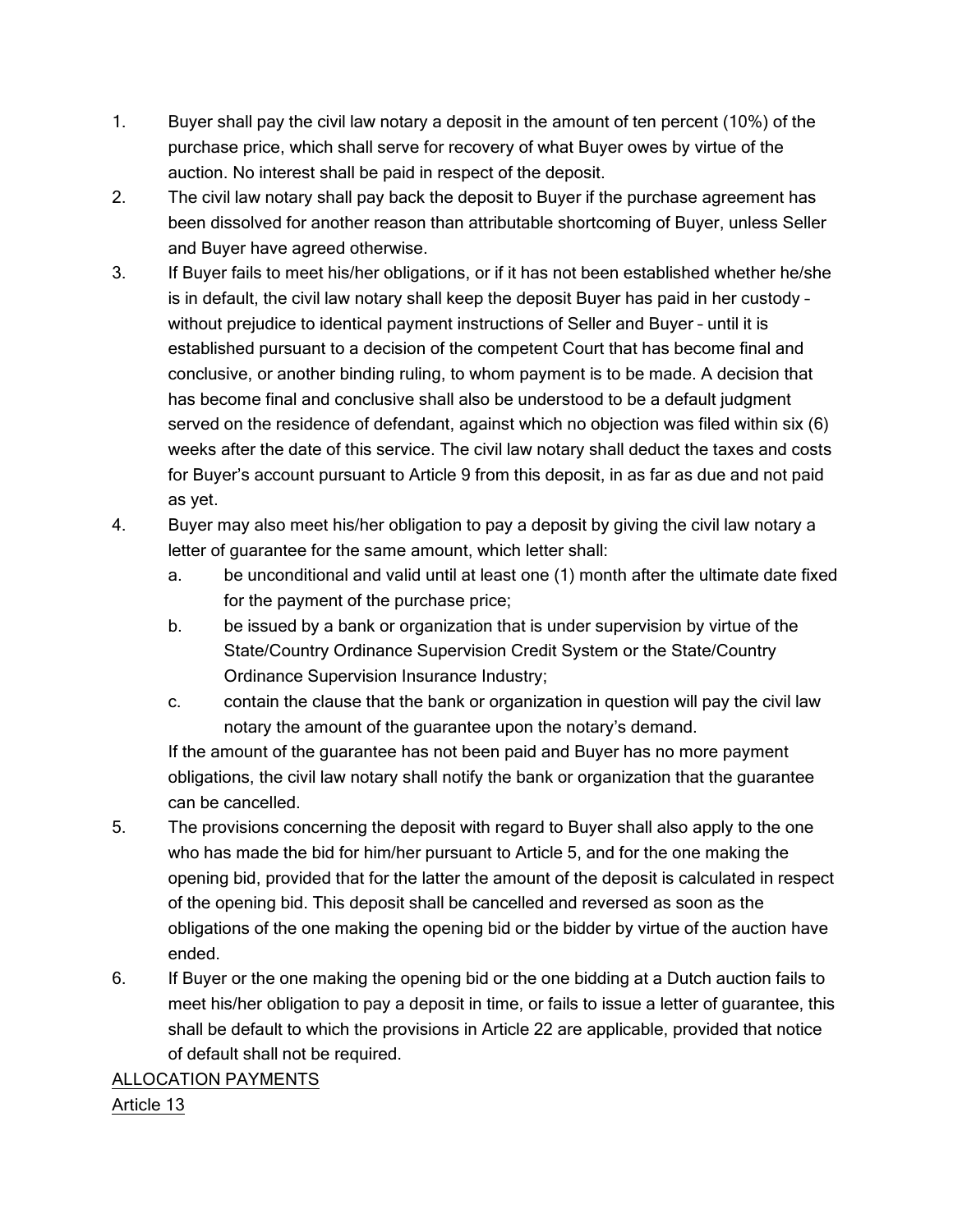- 1. The payments made to the civil law notary by or on behalf of Buyer, shall serve as payment of what Buyer owes, notably in the sequence:
	- a. transfer tax and other costs and charges pursuant to Article 9, paragraph 1;
	- b. interest, penalty and compensation;
	- c. the purchase price;
- 2. If the payment by virtue of Article 10, paragraph 1, letter a, includes an amount for transfertax that appears not to be due, this amount shall not be paid back to Buyer, but be deemed a deposit pursuant to Article 12 or as a supplement to it.
- 3. The net proceeds of the auction shall be the purchase price, reduced by the amounts referred to in Article 9, paragraph 2, as well as, if applicable, the amounts referred to in Article 9, paragraph 4.

# INFORMATION OBLIGATION

## Article 14

1. The bidder and Buyer are obligated to identify themselves to the civil law notary and to provide any information necessary to be able to verify whether the financial obligations in pursuance of the auction can be met.

By making a bid, they shall give the civil law notary permission to make inquiries, where necessary. The civil law notary shall have the right but not the obligation to make inquiries in this matter.

- 2. The bidder and Buyer are obligated to immediately and at first request of the civil law notary surrender a proof of their solvency by means of a letter of guarantee that is in conformity with the demands stipulated in article 12 paragraph 4, for a total amount of the bid increased with the taxes and costs mentioned in article 9 paragraph 1. By surrendering that letter of guarantee the Buyer has also complied with his obligations as stated in article 12.
- 3. Failing to surrender the letter of guarantee mentioned in paragraph 2 will consequently mean that the bidder and Buyer qualify as non-solvent reason why the notary will not recognize the bidder and Buyer's bid as such, unless Seller immediately declares that the bid will be recognized.

## SPECIAL CHARGES, RESTRICTIONS, AND EXCLUSIONS

- 1. Seller shall not vouch for the Registered Property being transferred free from special charges and restrictions, also including restricted rights, easements, and qualitative obligations. Buyer shall not invoke that the Registered Property is encumbered with a charge or restriction it should not have been encumbered with, or that it fails to correspond with the agreement, unless Seller knew this. Nor shall Seller vouch for absence of material defects to or in the Registered Property, also including soil pollution, if any. Buyer shall accept the special charges and restrictions set forth in the special auction conditions.
- 2. In as far as the law permits it, the civil law notary and Seller shall preclude any liability.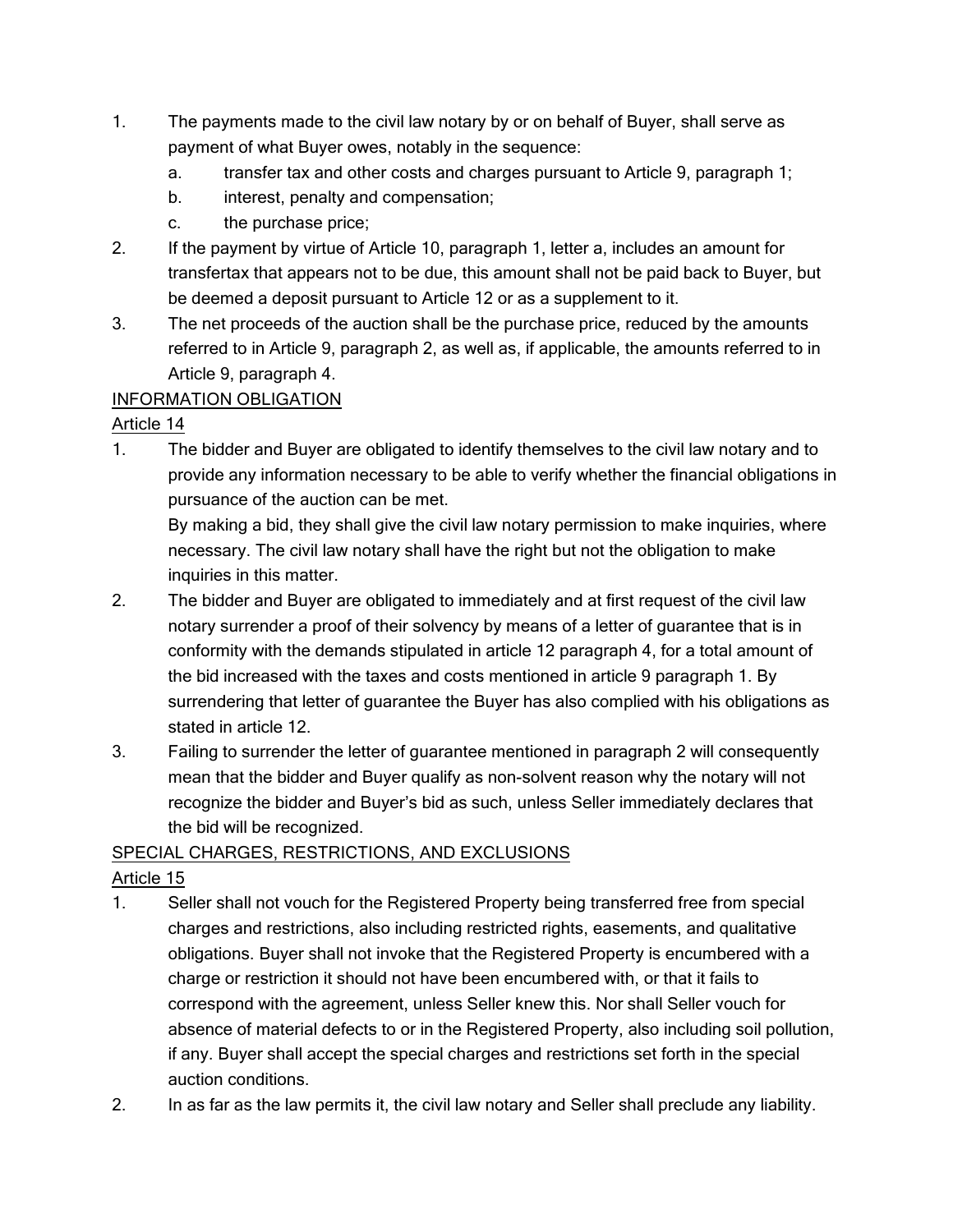3. In as far as the law permits it, the civil law notary and Seller shall not grant any indemnity.

## DESCRIPTION OF THE OBLIGATION TO TRANSFER

## Article 16

- 1. Seller is obligated to transfer to Buyer the ownership or if the Registered Property concerns another right – this right.
- 2. If the measurement or size of the Registered Property stated by Seller is not correct, neither party shall derive any right from it. An exception can be made to this with regard to Buyer if Seller has not made the statement in respect hereof in good faith.
- 3. If the Registered Property has been rented out or leased, the rights and obligations from the rent or long lease shall pass to Buyer in as far as the law prescribes it.
- 4. Movable objects that are present in or at the Registered Property and that do not fall under the description referred to in Article 3:254 CC shall not be included in the sale or transfer, unless explicitly set forth otherwise in the special auction conditions.
- 5. If the Registered Property concerns another right than ownership, the provisions in this Article shall apply in as far as the conditions of this right are not different.

# TRANSFER

Article 17

- 1. As soon as the condition of full payment attached to the adjudication has been met, the transfer of the Registered Property can be completed as described in paragraphs 2 and 3. both Buyer and Seller can realize this unilaterally.
- 2. The transfer of the Registered Property shall take place by recording the individual deed of special auction conditions, if any, the record(s) of the auction, the deed of adjudication, if any, the instrument of mandate, if any, and the notarial certificate of payment in the Land Registry. Without aforementioned notarial certificate of payment, the other deeds mentioned are not meant or suitable to be recorded in the public registers, and consequently cannot realize the transfer.
- 3. After the transfer, dissolution of the purchase agreement cannot be claimed anymore. In the opinion of Seller and Buyer in this foreclosure sale, this clause shall be a key stipulation as referred to in Article 6:231 CC, without which the agreement would not have been concluded.
- 4. The civil law notary shall dispose of the purchase price received by him/her in the manner as the law prescribes to the civil law notary in Article 3:270 CC or in Article 551 of the Code of Civil Procedure of Sint Maarten.
- 5. Seller is not obligated to any assistance in cancelling registrations of cancelled mortgages, attachments, and restricted rights referred to in Article 3:273, paragraphs 2 and 3 CC, except in as far as it concerns registrations of cancelled restricted rights created in favor of Seller himself/herself.

# RISK AND INSURANCE: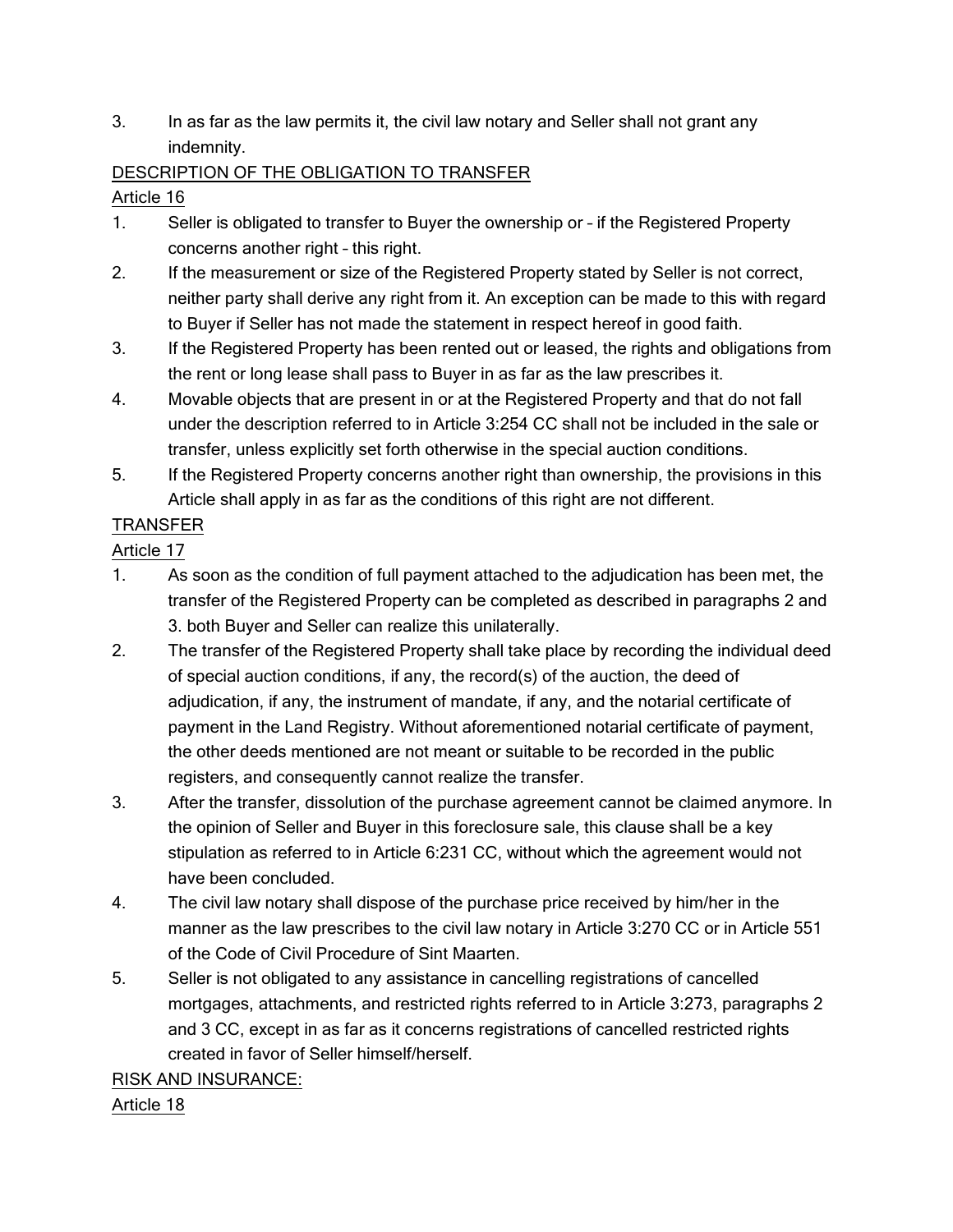- 1. The Registered Property shall be for Buyer's risk as of the adjudication.
- 2. Buyer is obligated from the moment he bears the risk until the moment of payment of the purchase price to see to it that the structures belonging to the Registered Property are insured with a solid insurance company against the reconstruction value on conditions customary with solid insurance companies. This obligation shall not apply in as far as Buyer can prove that this insurance is not possible in reason, or Buyer is a government agency that does not insure its structures. If desired, Buyer shall surrender the insurance policy and receipt of payment of premium. Seller is authorized to make inquiries with the insurance company. If Buyer fails to meet his/her obligation to insure or to provide information on this point, Seller is authorized to take out the insurance in the name of and for account of Buyer.
- 3. As security for the payment of the purchase price and of what he/she owes in addition, Buyer shall transfer his/her rights originating from aforementioned contract of insurance to Seller. Seller shall have the right, and in as far as necessary he/she shall be granted power of attorney by Buyer, to cause the transfer referred to in the preceding sentence of this Article to be served on the insurance company. The policy relating to aforementioned contract of insurance shall remain in the hands of Seller until that time.

## DELIVERY:

- 1. Delivery of the Registered Property shall take place, unless stipulated otherwise in the special auction conditions, on the day the purchase price is to be paid, provided that Buyer has paid the purchase price and any other amounts he/she owes with regard to the auction.
- 2. If the delivery takes place before the purchase price has been paid, based on the special auction conditions or another agreement, Buyer shall pay the statutory interest in respect of the purchase price as of the day of delivery up to and including the day of payment. If subsequently Buyer fails to meet his/her payment obligations, his/her right of use shall end immediately and he/she shall promptly make the Registered Property available to Seller in the original condition, empty and vacated. The obligation to pay statutory interest shall end at the end of the day on which the Registered Property is available to Seller again in aforementioned condition, without prejudice to the provision in Article 10, paragraph 4.
- 3. In as far as possible, Seller shall give Buyer the opportunity to inspect the Registered Property before the delivery.
- 4. The Registered Property shall be delivered in the actual condition it is in at the moment of the delivery. If the Registered Property is destroyed, damaged in whole or in part, or devaluates after the assignment, this cannot be invoked against Seller, irrespective of the cause.
- 5. The presence of occupants and/or users at the time of delivery of the Registered Property shall be for Buyer's account and risk.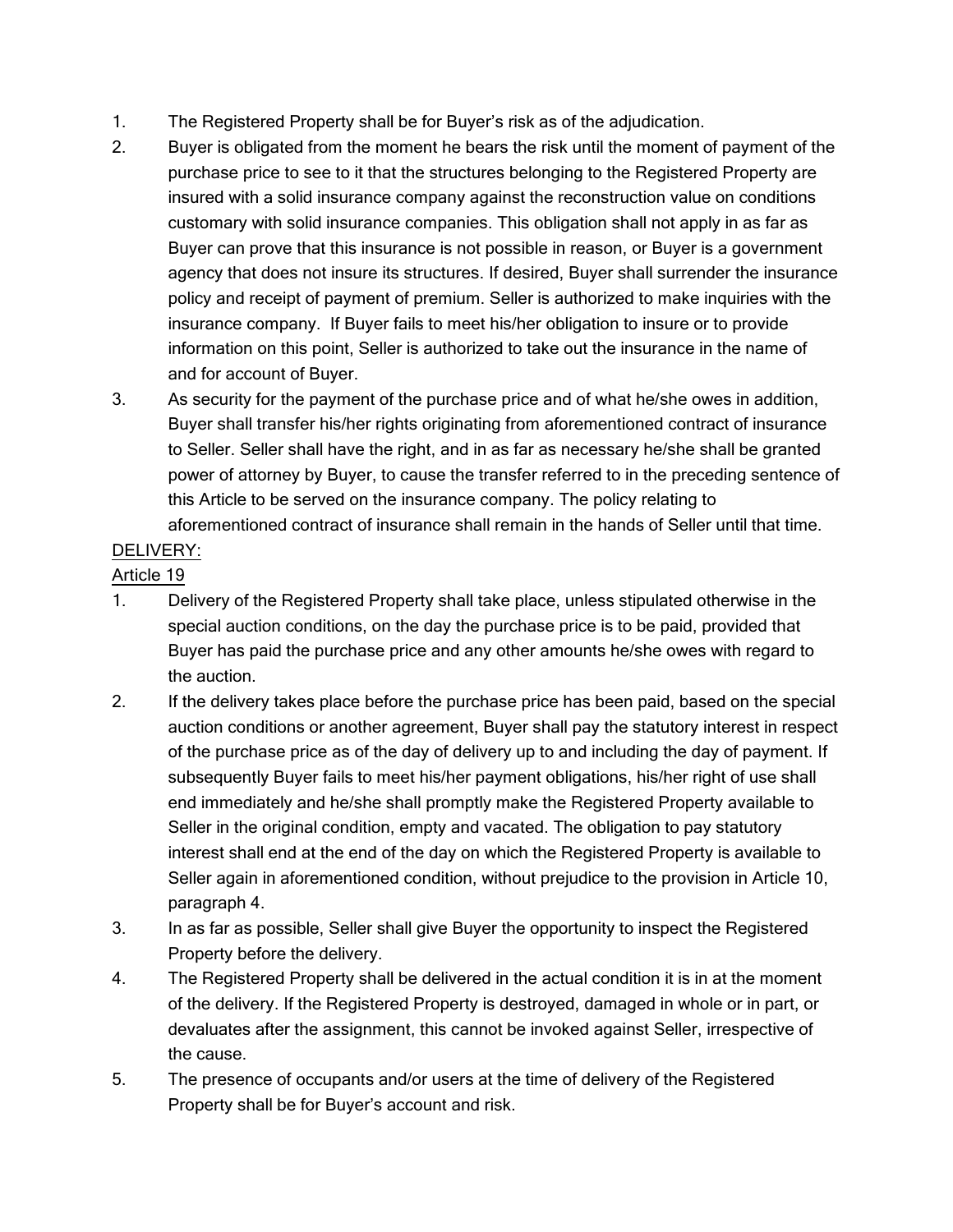# VACATION

## Article 20

- 1. If the Registered Property is used by the owner and his/her family, and is consequently not delivered free from use, Buyer can realize vacation by virtue of the first authenticated copy/copies of the deed(s) needed for this purpose, if necessary with the assistance of the police. This shall not apply if delivery takes place not free from occupants and/or users based on the special auction conditions.
- 2. It shall be inserted in the Special Auction Conditions which of the following (parts of) paragraphs are applicable:
	- a. Buyer shall accept the Property Sold in the condition it appears to be in at the time of the actual transfer, and furthermore with continuation of the present lease agreements;
	- b. Buyer shall accept the Property Sold in the condition it appears to be in at the time of the actual transfer, and for the rest Seller has no knowledge of lease agreements related to the Property Sold;
	- c. If Buyer accepts the Property Sold in whole or in part with continuation of the present lease or hire-purchase agreements, Seller does not vouch for it that the payment installments not due as yet at the time of the actual transfer have not been or will not be disposed of.
	- d. If Buyer accepts the Property Sold in whole or in part with continuation of the present lease or hire-purchase agreements, Seller does not vouch for it that as of the conclusion of the purchase, existing lease or hire-purchase agreements are not amended, the Registered Property is not rented out in whole or in part, sold by a hire-purchase agreement, or surrendered in use in any other way.
	- e. Exercising the power set forth in Article 3:264 CC shall be left to Buyer. Exercising the power shall take place for Buyer's account and risk.
	- f. If the Registered Property is in use and is not transferred free from use, it shall be up to Buyer to vacate the Property Sold for his account. Seller does not vouch for Buyer's power to vacate.
- 3. In the event of a foreclosure sale by a judgment creditor, the latter shall invoke nullity of the agreements of lease or long lease concluded after the attachment.

## CONSEQUENCES OF DEFECTS AT THE TIME OF DELIVERY

# Article 21

Given the provisions in Articles 18, paragraph 1, and 19, paragraph 4, the consequences in the event of defects at the time of delivery that are not the result of attributable shortcoming of Seller shall be fully for Buyer's account.

## NON-COMPLIANCE

# Article 22

1. If the purchase agreement is not complied with or not in time, other than by shortcoming attributable to one of the parties, the defaulting party shall be liable for any damage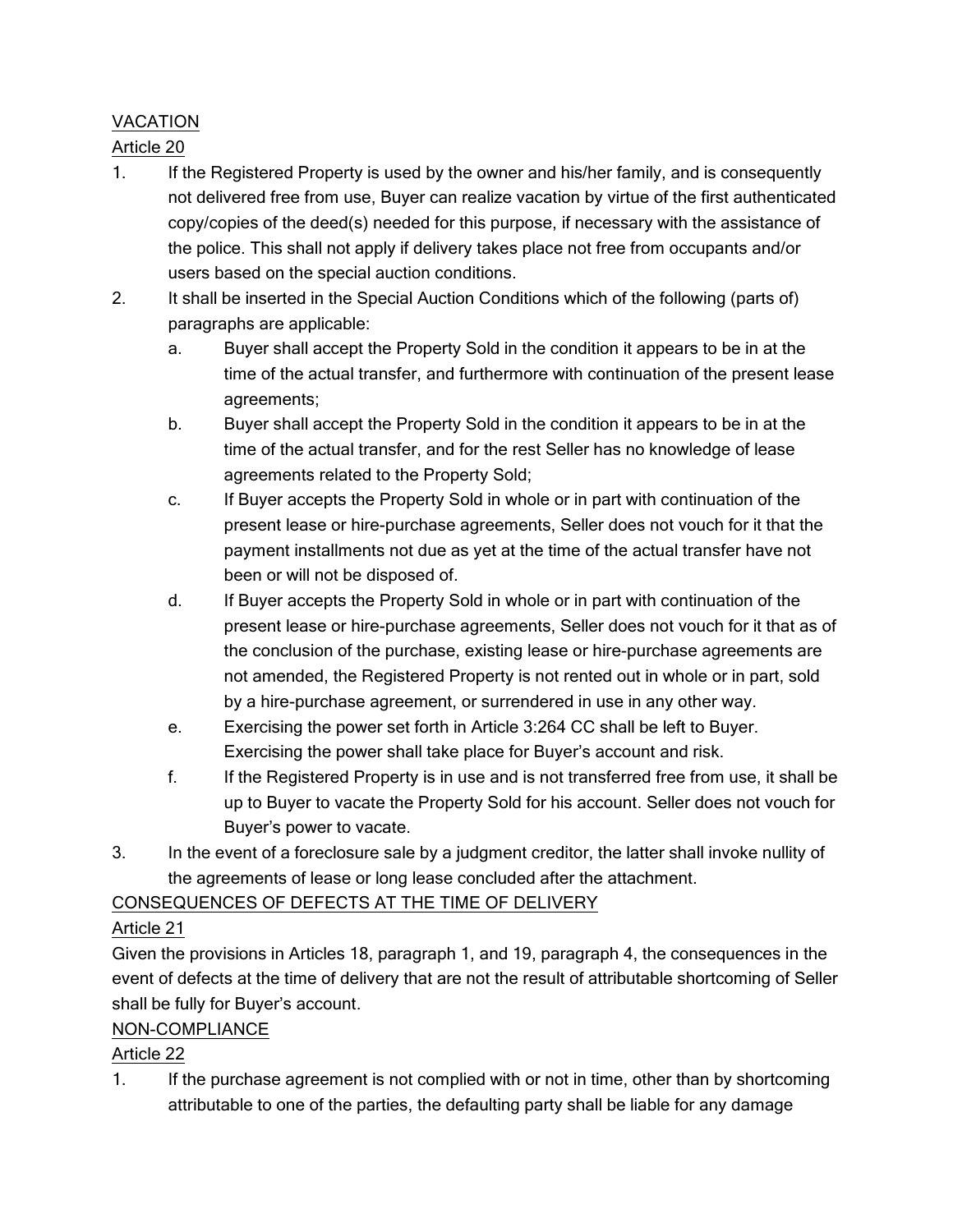originating from it for the other party, together with interest and expenses, irrespective of the fact whether the defaulting party is in default in the sense of the next paragraph.

- 2. If one of the parties fails to meet one or more of his obligations for three (3) days after having been given notice of default by process server's writ or certified letter, this party shall be in default and the other party shall have the option:
	- a. to claim compliance with the purchase agreement if this can be demanded from the defaulting party in reason, in which case, after the lapse of aforementioned term of three (3) days, the defaulting party shall owe an immediately payable penalty of a permillage of three (3 0/00) of the purchase price with a minimum of in any case one thousand dollars, United States Currency (US\$ 1,000.00) for each day after that until the day of compliance, or
	- b. to dissolve the purchase agreement, provided that Buyer can only request dissolution by judicial intervention. In the event of dissolution, the defaulting party shall forfeit towards the other party an immediately payable penalty of fifteen percent (15%) of the purchase price.
- 3. If Seller fails to comply, Buyer shall only have the right referred to in paragraph 2, letter b, if the defect is of such a nature and scope that Buyer can make it plausible that he/she would not have bought if he/she had been familiar with this defect. If not, Buyer shall only be entitled to compensation for the devaluation and other damage caused by the defect. If parties have a difference of opinion as to the provision in this paragraph 3, the ruling of three (3) experts who are appointed in the manner as set forth in paragraph 5 shall be decisive.
- 4. If Seller, after having declared the purchase agreement dissolved, proceeds to a new auction within six (6) months on the same conditions as the original auction, Seller's loss shall be fixed at the negative difference between the purchase price of the original auction and that of the new auction, augmented by interest and expenses. If at the new auction the purchase price is higher than that of the original auction, the Buyer in default shall not benefit from these excess proceeds.
- 5. In all other cases than sale in a new auction pursuant to the provision in paragraph 4, the loss suffered by Seller shall be fixed by three experts who are appointed by the Judge in the Court of First Instance in whose jurisdiction the Registered Property is located. After either party has invoked this provision against the other party in writing, the other party shall have the opportunity for one (1) month to opt for settlement of the dispute by the Judge competent according to the law.
- 6. Penalties paid or due shall be deducted from compensation due, together with interest and expenses.

#### PRESCRIPTIVE LAW

## Article 23

The auction conditions shall only apply in as far as the law does not prescribe a different regulation imperatively.